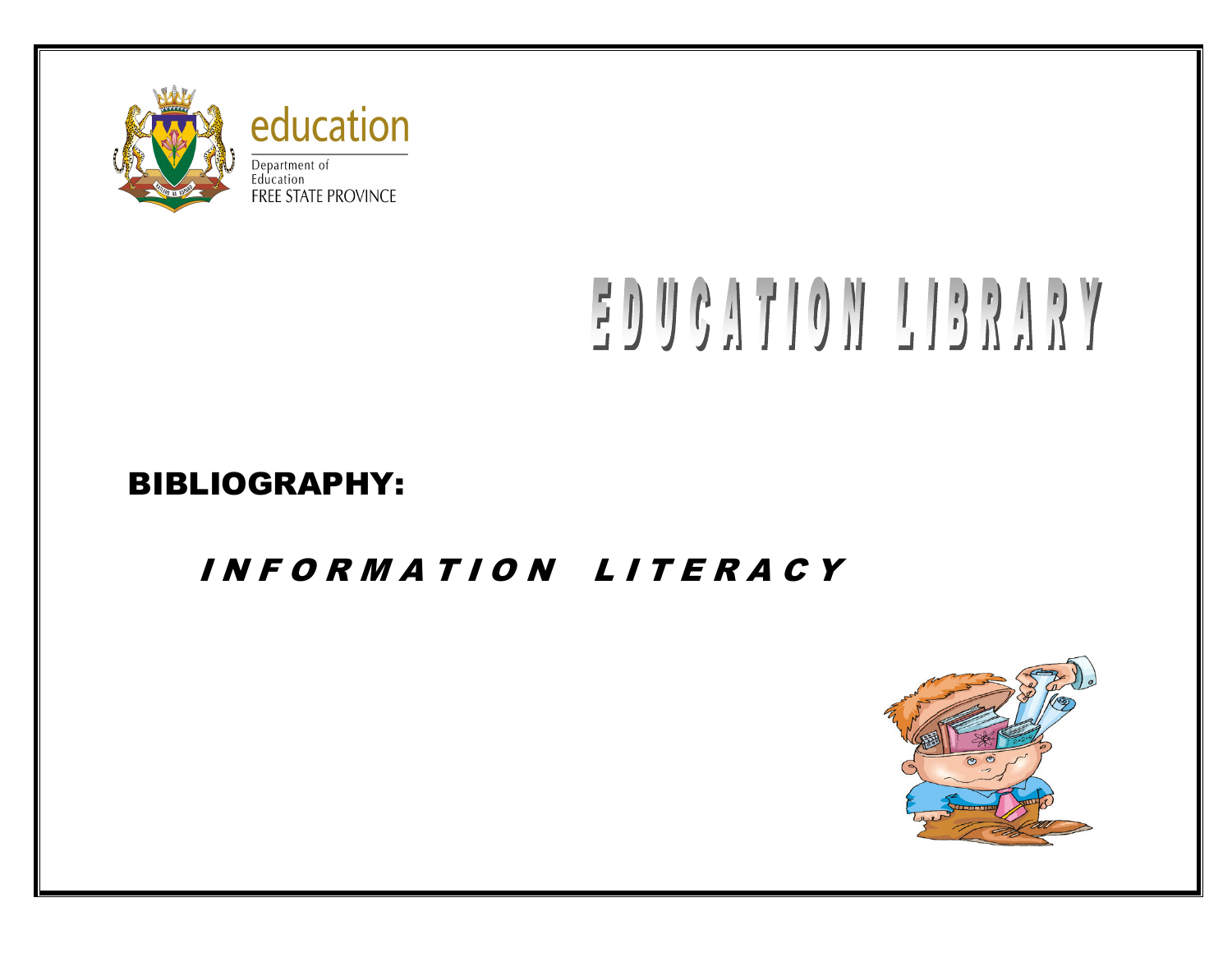### IN TRODUCTION

- Items in this bibliography cover:<br>a leformation literacy
	- o Information literacy,
	- o Information Skills,
	- o Research,
	- o Projects,
	- o School libraries,
- $\triangleright$  Material in the bibliography may be **borrowed** from the Education Library,<br>by quoting the **pame of the bibliography** Unformation Literacy and **item(s)** by quoting the **name of the bibliography** (*Information Literacy*) and **item(s) number** item (s) **number** it and item(s) number (as found in the first column).
- $\triangleright$  Photocopies of magazine articles are obtainable by quoting the harmonic bundle by  $\frac{1}{2}$ name of the bibliography *(Information Literacy*) and item(s) number (as found in the first column).
- Picture credit on cover page: www.sunlink.ucf.edu/.../fetc2004/infolit.html<br>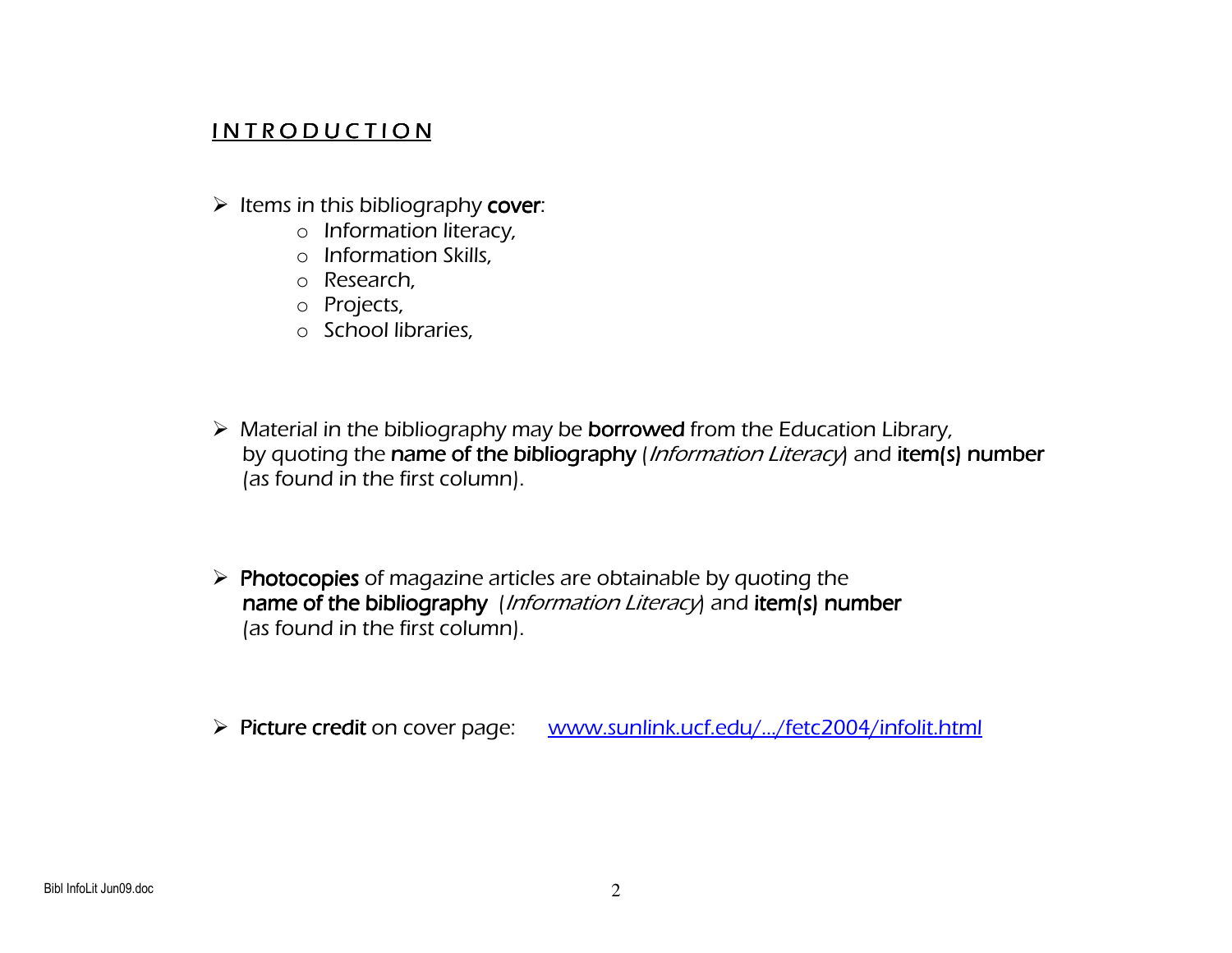#### BOOKS AND AUDIO-VISUAL MATERIAL

| <b>NR</b>        | <b>AUTHOR</b>      | <b>TITLE</b>                                                                                                                                       |             | <b>CLASS NR</b>   |
|------------------|--------------------|----------------------------------------------------------------------------------------------------------------------------------------------------|-------------|-------------------|
| 1.               | <b>ALA</b>         | Information literacy                                                                                                                               | $200-?$     | VF: Info Lit      |
| $\overline{2}$ . | <b>ANON</b>        | Charts and graphs:  different ways to record and organise data                                                                                     | $200-?$     | VF: Info Skills   |
| 3.               | <b>ANON</b>        | Comprehending the newspaper (RIC)                                                                                                                  | 1997        | 372.6044 COMPR    |
| 4.               | <b>ANON</b>        | Information skills                                                                                                                                 | 2002        | VF: Info Skills   |
| 5.               | <b>BADKE, WB</b>   | Survivor's guide to library research: a simple, systematic approach to using the library                                                           | 1990        | 025.56 BADKE      |
|                  |                    | & writing research papers                                                                                                                          |             |                   |
| 6.               | <b>BEHRENS, SJ</b> | Mastering information skills                                                                                                                       | 1999        | 028.7 BEH         |
| 7.               | CRONJé, M          | Reference techniques: Harvard method and APA style                                                                                                 | 2003        | VF: Info Skills   |
| 8.               | DAVIES, S          | Read it!                                                                                                                                           | 1991        | 025.5678 DAVIE    |
| 9.               | DAVIES, S          | Resources, researches and reading: a guide to the use of library media centres in<br>schools                                                       | 198-?       | 025.5678 DAVIE    |
| 10.              | DU TOIT, P         | Practical guide to reading, thinking and writing skills                                                                                            | 1995        | 378.1702812 DUTO  |
| 11.              | DUBBER, G          | <b>Teaching information skills</b>                                                                                                                 | 1995        | 001.42 DUB        |
| 12.              | EISENBERG, MB      | Information literacy: essential skills for the Information Age                                                                                     | 2004        | 028.7 EIS         |
| 13.              | FOWLER, A          | Dewey Decimal System                                                                                                                               | 1996        | 025.431 FOW/J     |
| 14.              | GATES, JK          | Guide to the use of libraries and information sources                                                                                              |             | 025.56 GATES      |
| 15.              | GORDEN, C          | How to find what you want in the library: a concise manual that shows you how to<br>locate the books you want and where to go for more information |             | 025.56 GOR        |
| 16.              | <b>GREEN, HH</b>   | Research workout: creative thinking in research skills                                                                                             |             | 001.4 GREEN       |
| 17.              | GRUNDY, P          | Newspapers                                                                                                                                         |             | 371.33 GRU        |
| 18.              | HACKMAN, MH        | Library media skill and the senior high school English program                                                                                     |             | 025.5678223 HACKM |
| 19.              | HART, TL           | Instruction in school library media centre use (K-12)                                                                                              | 1985        | 025.5678223 HART  |
| 20.              | KELLETT, M         | How to develop children as researchers: a step-by-step guide to teaching the research<br>process                                                   |             | 001.4071 KEL      |
| 21.              | KING, E            | How to use a library: a guide for students and young people                                                                                        | 1987        | 025.56 KIN        |
| 22.              | LANNING, S         | Essential reference services for today's school media specialists                                                                                  | 2004        | 025.52 LAN        |
| 23.              | LEE, CP            | Library resources: how to research and write a paper                                                                                               | 1971        | 028.7 LEE         |
| 24.              | MALLEY, I          | Basics of information skills teaching                                                                                                              | 1984        | 025.56 MAL        |
| 25.              | McCAFFERTY, J      | Research skills 1-3 & Teacher's Book                                                                                                               | 1986        | 001.42 MACC       |
| 26.              | MEINBACH, AM       | 1986<br>Unlocking the secrets of research                                                                                                          |             | 028.7 MEINB       |
| 27.              | MILLER, P          | Book education lessons = Boekopvoedinglesse<br>1988                                                                                                |             | 025.5678 MILLE    |
| 28.              | PRICE, J           | 372.8 PRICE<br>Enjoying the library. Grade 1 (RIC)<br>1993                                                                                         |             |                   |
| 29.              | PRICE, J           | 372.8 PRICE<br>Enjoying the library. Standard 2 (RIC)<br>1993                                                                                      |             |                   |
| 30.              | PRICE, J           | 372.8 PRICE<br>1993<br>Enjoying the library. Standard 3 (RIC)                                                                                      |             |                   |
| 31.              | PRICE, J           | Enjoying the library. Standard 4 (RIC)                                                                                                             | 372.8 PRICE |                   |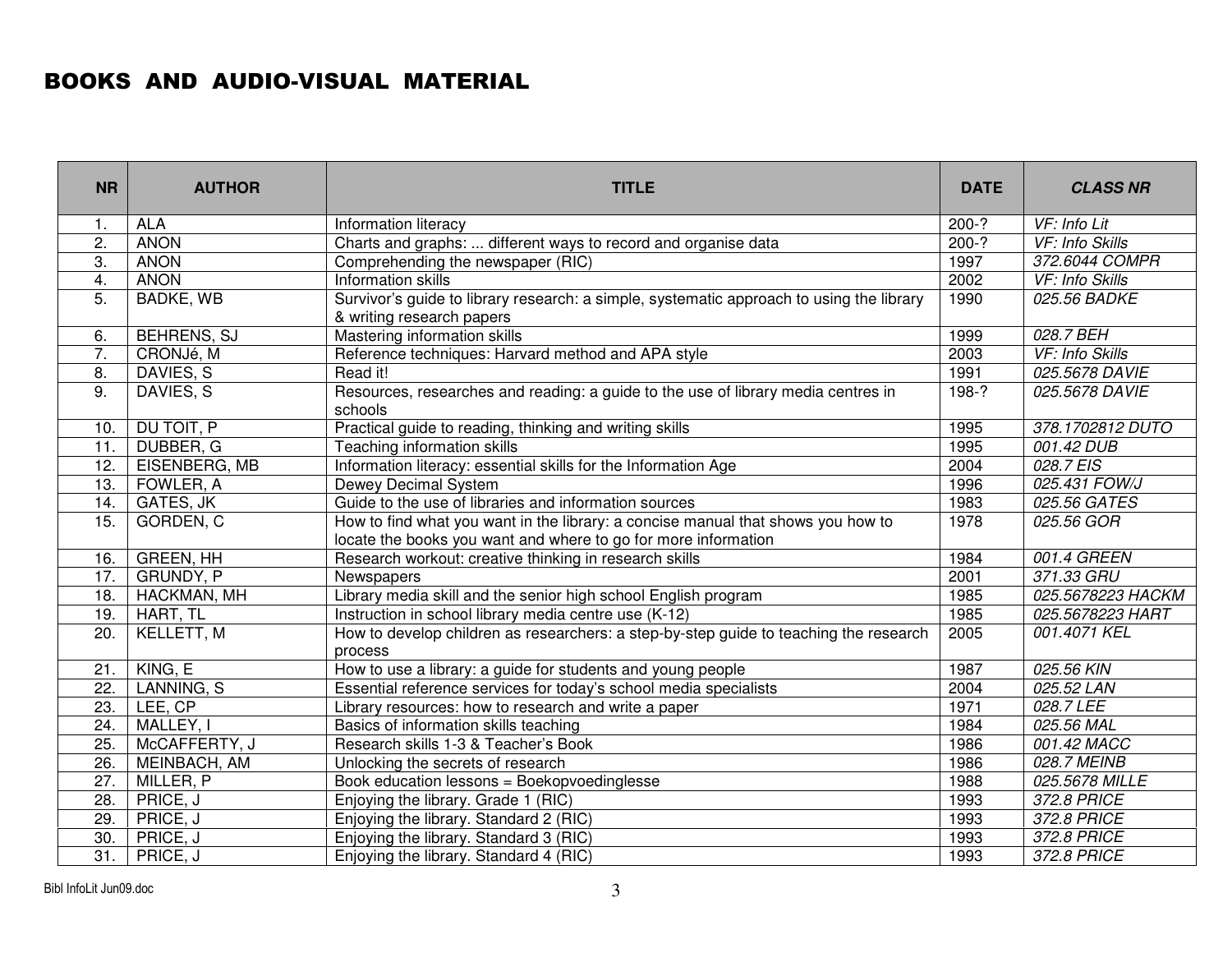| <b>NR</b> | <b>AUTHOR</b>                               | <b>TITLE</b>                                                                                                                |      | <b>CLASS NR</b>  |
|-----------|---------------------------------------------|-----------------------------------------------------------------------------------------------------------------------------|------|------------------|
| 32.       | PRICE, J                                    | Enjoying the library. Standard 5 (RIC)                                                                                      | 1993 | 372.8 PRICE      |
| 33.       | RAATMA, L                                   | Libraries                                                                                                                   | 1998 | 027 RAA/J        |
| 34.       | RIEDLING, AM                                | Information literacy: what does it look like in the school library media centre?                                            | 2004 | 028.7 RIE        |
| 35.       | ROWLAND, R                                  | Creative guide to research: how to find what you need online and offline                                                    | 2000 | 001.4 ROW        |
| 36.       | SANDERSON, P                                | Using newspapers in the classroom                                                                                           | 2002 | 371.33 SAN       |
| 37.       | <b>SCHOOL LIBRARY</b><br><b>DEVELOPMENT</b> | Using library-based resources to teach information skills: library practice for young<br>2002<br>learners                   |      | VF: Info Skills  |
| 38.       | SLATER, B                                   | Tracking down trivia: challenging activities to improve students' research skills                                           | 1982 | 028.7076 SLATE   |
| 39.       | STARKO, AJ                                  | Looking for data in all the right places                                                                                    |      | 001.42 STARK     |
| 40.       | STURMER, S                                  | Research topics: activities to develop general knowledge and research skills. Lower<br>primary (RIC)                        |      | 372.8 STURM      |
| 41.       | STURMER, S                                  | Research topics: activities to develop general knowledge and research skills. Middle<br>primary (RIC)                       |      | 372.8 STURM      |
| 42.       | STURMER, S                                  | Research topics: activities to develop general knowledge and research skills. Upper<br>primary (RIC)                        |      | 372.8 STURM      |
| 43.       | THOMAS, P                                   | Information literacy and information skills instruction: applying research to practice in<br>the school library media enter |      | 028.7 THO        |
| 44.       | <b>VERMAAK, I</b>                           | Library basics                                                                                                              |      | 025.56 VERMA     |
| 45.       | VINK, CM                                    | Library orientation                                                                                                         |      | 025.5678 VINK    |
| 46.       | <b>WORLD BOOKS</b>                          | Look it up senior book                                                                                                      | 2002 | VF: School Med C |
| 47.       | WRIGHT, J                                   | <b>Dictionaries</b>                                                                                                         | 2001 | 423 WRI          |

#### ARTICLES IN MAGAZINES

| <b>NR</b> | <b>AUTHOR</b> | <b>TITLE</b>                                                                                                                     | <b>MAGAZINE</b>                                                       |
|-----------|---------------|----------------------------------------------------------------------------------------------------------------------------------|-----------------------------------------------------------------------|
| 48        | ANON          | Kry 10 uit 10 vir jou skoolprojekte! : hoe om inligting te soek [VF: Projects]                                                   | Huisgenoot, 19 Jan 06, pp 96-99                                       |
| 49        | <b>ANON</b>   | Shadow play: locating resources in the library media center<br>[VF: School Med C]                                                | School Library Media Activities Monthly,<br>XXII(9), May 06, pp 20-21 |
| 50.       | ANON          | Speel klaar met skoolprojekte: soek in die biblioteek, op die internet of blaai<br>deur ou koernate en tydskrifte [VF: Projects] | Huisgenoot, 5 Feb 04, pp 90-93                                        |
| 51        | ASSELIN, MM   | "I wish someone had taught me": information literacy in a teacher education<br>program [VF: Info Lif]                            | Teacher Librarian, 30(2), Dec 02,<br>pp 10-17                         |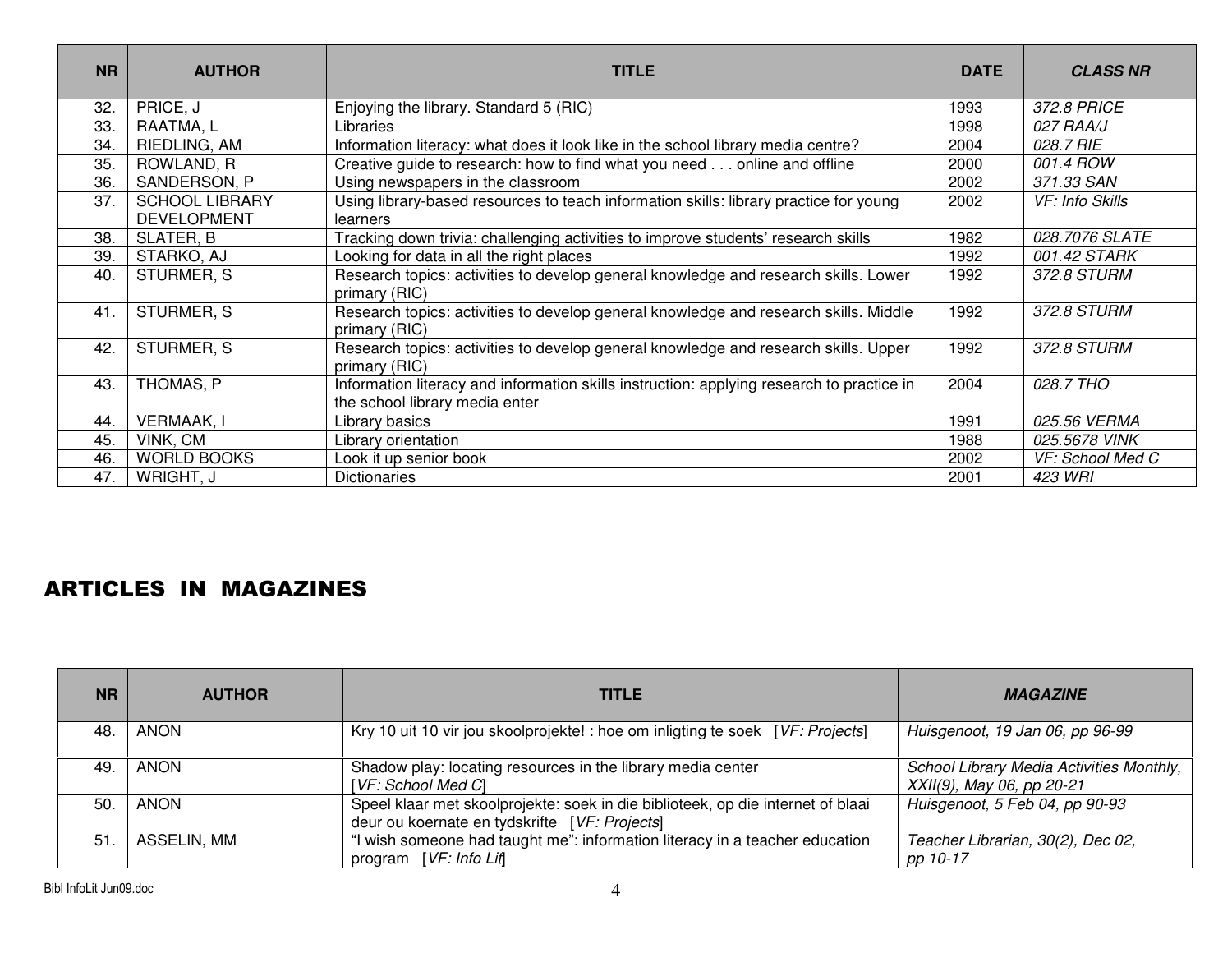| <b>NR</b> | <b>AUTHOR</b>        | <b>TITLE</b>                                                                                                                    | <b>MAGAZINE</b>                                                            |
|-----------|----------------------|---------------------------------------------------------------------------------------------------------------------------------|----------------------------------------------------------------------------|
| 52.       | BARNETT, C           | Creating standards and frameworks for information literacy                                                                      | School Library Media Activities Monthly,<br>XXIV(7), Mar 08, pp 21-23      |
| 53.       | BATZ, L              | Creating an information literate school: information literacy in action                                                         | NASSP Bulletin, 83(605), Mar 99,<br>pp 68-74                               |
| 54.       | BUSH, G              | Inquiry groups for professional development and information literacy<br>instruction                                             | School Library Media Activities Monthly,<br>XXIV(10), Jun 08, pp 39-43     |
| 55.       | BUSH, G              | Creating an information literate school: here and now                                                                           | NASSP Bulletin, 83(605), Mar 99,<br>pp 62-67                               |
| 56.       | CALLISON, D          | Information inquiry: components of [8/113]                                                                                      | School Library Media Activities Monthly,<br>XVIII(10), Jun 02, pp 35-39    |
| 57.       | CALLISON, D          | Information use, authority, reliability                                                                                         | School Library Media Activities Monthly,<br>XXIV(7), Mar 08, pp 34-37      |
| 58.       | CALLISON, D          | Parent: in support of literacy and information inquiry [17/123]                                                                 | School Library Media Activities Monthly,<br>XXI(3), Nov 04, pp 33-38       |
| 59.       | CALLISON, D          | Student information scientist:  best ways to test and select information. Part<br>[16/127]                                      | School Library Media Activities Monthly,<br>XXII(2), Oct 05, pp 39-44      |
| 60.       | CALLISON, D          | Student information scientist:  best ways to test and select information. Part<br>2 [17/127]                                    | School Library Media Activities Monthly,<br>XXII(3), Nov 05, pp 37-41      |
| 61.       | CALLISON, D          | Thinking (higher order) skills: essential library information skills more than<br>just location and access to sources $[9/113]$ | School Library Media Activities Monthly,<br>XVIII(8), Apr 02, pp 38-40; 51 |
| 62.       | <b>DICKINSON, GK</b> | Spirit of inquiry in information literacy [111/131]                                                                             | Teacher Librarian, 34(2), Dec 06,<br>pp 23-27                              |
| 63.       | DONHAM, J            | Collaboration in the media center: building partnerships for [information<br>literacy] learning                                 | NASSP Bulletin, 83(605), Mar 99,<br>pp 20-26                               |
| 64.       | DOW, MJ              | Assessing information and technology literacy: how do we know our students<br>learn?                                            | School Library Media Activities Monthly,<br>XXIV(4), Dec 07, pp56-58       |
| 65.       | ERCEGOVAC, Z         | Bringing the library into the lab: how information literacy skills make better<br>science students [13/116]                     | School Library Journal, 49(2), Feb 03,<br>pp 52-53                         |
| 66.       | FARENGA, SJ          | Newspaper science: read all about it!                                                                                           | Science Scope, 26(3), Nov/Dec 02,<br>pp 58-60                              |
| 67.       | GIESE, RN            | Take the search out of research: a guide to "checking out" the library<br>[VF: Info Skills & 23/73]                             | Science Teacher, 59(1), Jan 92,<br>pp 32-37                                |
| 68.       | GOLDBERG, C          | Brain friendly techniques: mind mapping [18/123]                                                                                | School Library Media Activities Monthly,<br>XXI(3), Nov 04, pp 22-24       |
| 69.       | HART, G              | Public libraries and information literacy education: views from Mpumalanga<br>Province [VF: Info Lit]                           | SA Journal of Library & Information<br>Science, 72(3), 2006, pp 172-184    |
| 70.       | HAYCOCK, K           | Fostering collaboration, leadership and information literacy: common<br>behaviours of uncommon principals and faculties         | NASSP Bulletin, 83(605), Mar 99,<br>pp 82-87                               |
| 71.       | HEIL, D              | Internet and student research: teaching critical evaluation skills [28/129]                                                     | Teacher Librarian, 33(2), Dec 05,<br>pp 26-29                              |
| 72.       | HYLEN, J             | Help students and teachers become information literate [15/127]                                                                 | Teacher Librarian, 32(5), Jun 05,<br>pp 22-24                              |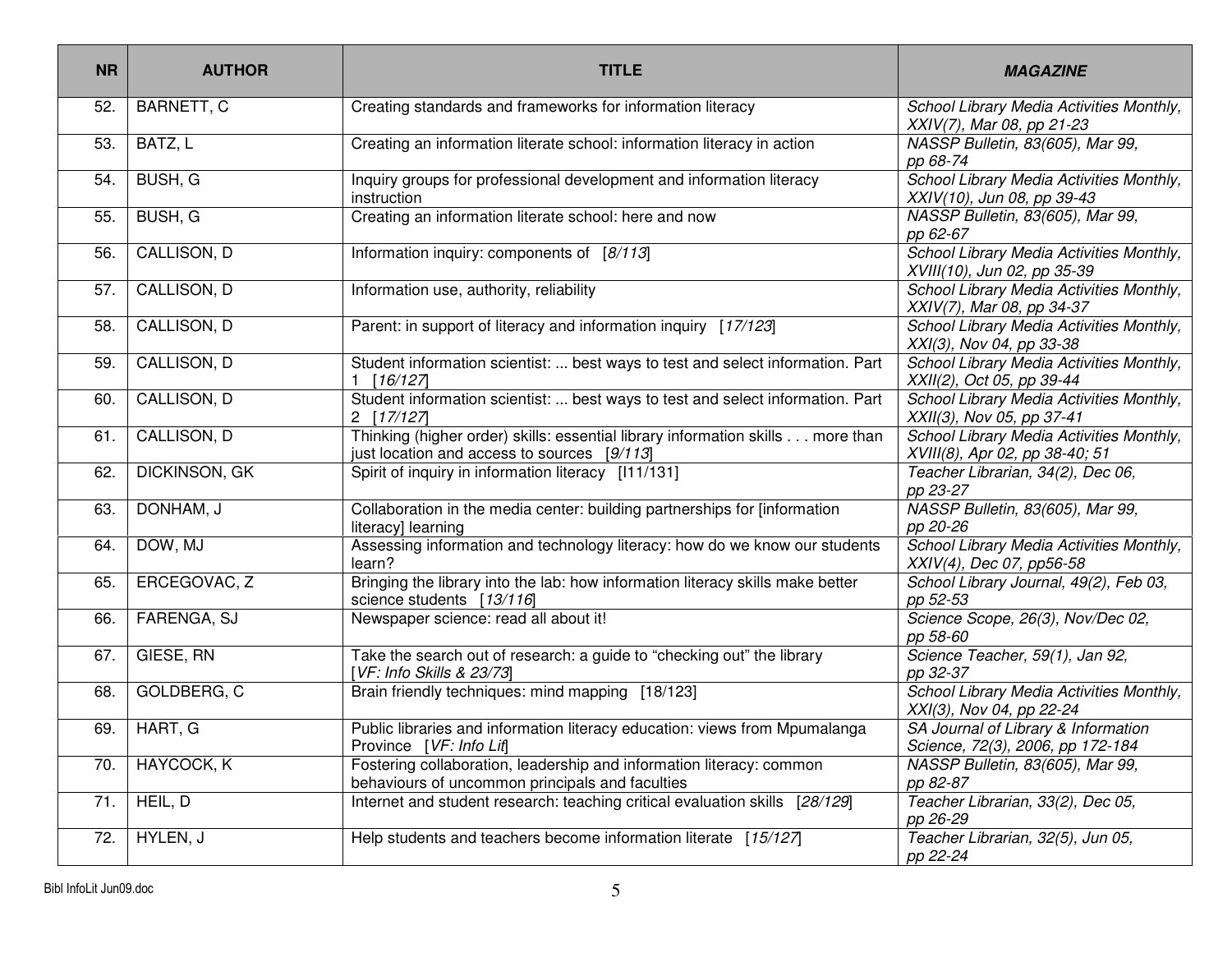| <b>NR</b> | <b>AUTHOR</b>     | <b>TITLE</b>                                                                                                                                                                | <b>MAGAZINE</b>                                                              |
|-----------|-------------------|-----------------------------------------------------------------------------------------------------------------------------------------------------------------------------|------------------------------------------------------------------------------|
| 73.       | JACKSON, AL       | Challenges and solution: the national teaching programme for information<br>skills [11/87]                                                                                  | Media Focus, 7(2), Dec 95, pp 55-59                                          |
| 74.       | JAEGER, P         | Marketing information literacy                                                                                                                                              | School Library Media Activities Monthly,<br>XXV(7), Mar 09, pp 52-54         |
| 75.       | JOHNSON, D        | Curriculum built not to last: creating an information-literacy model for the 21 <sup>st</sup><br>century is a tricky business [26/100]                                      | School Library Journal, 45(4), Apr 99,<br>pp 26-29                           |
| 76.       | JOHNSON, D        | Implementing an information literacy curriculum: one district's story                                                                                                       | NASSP Bulletin, 83(605), Mar 99,<br>pp 53-61                                 |
| 77.       | JOHNSON, D        | Skills for the knowledge worker [12/131]                                                                                                                                    | Teacher Librarian, 34(1), Oct 06,<br>Pp 8-13                                 |
| 78.       | KELLER, CA        | What are the information literacy skills needed by early learners to be<br>successful in school? [18/127]                                                                   | School Library Media Activities Monthly,<br>XXII(3), Nov 05, pp 55-58        |
| 79.       | KERN, C           | Mapping for conceptual change: encourage students to develop scientific<br>understanding                                                                                    | Science Teacher, 75(6), Sep 08,<br>pp 32-38                                  |
| 80.       | KOECHLIN, C       | Focus on understanding [VF: Info Skills]                                                                                                                                    | Teacher Librarian, 30(1), Oct 02,<br>pp 8-13                                 |
| 81.       | KRAPP, JV         | Teaching research skills: a critical-thinking approach [18/58]                                                                                                              | School Library Journal, 34(5), 88,<br>pp 32-35                               |
| 82.       | LINCOLN, M        | Information literacy: an online course for student library assistants                                                                                                       | School Library Media Activities Monthly,<br>XXV(10), Jun 09, pp29-30         |
| 83.       | MARCOUX, B        | Developing the National Information Literacy Standards for student learning                                                                                                 | NASSP Bulletin, 83(605), Mar 99,<br>pp 13-19                                 |
| 84.       | McCARTHY, CA      | Alice Yucht's Flip it! : an information literacy framework that really works for all<br>ages!                                                                               | School Library Media Activities Monthly,<br>XIX(7), Mar 03, pp 22-23; 30; 51 |
| 85.       | McGREGOR, J       | Teaching the research process: helping students become lifelong learners<br>[23/100]                                                                                        | NASSP Bulletin, 86(605), Mar 99,<br>pp 27-34                                 |
| 86.       | McGUIRE, P        | Tools for finding and citing sources: tomorrow's problem solvers<br>[VF: School Med C]                                                                                      | School Library Media Activities Monthly,<br>XXII(9), May 06, pp 29-31        |
| 87.       | MORGAN, DN        | Chapter glancing: noticing and naming chapter openings                                                                                                                      | Reading Teacher, 61(2), Oct 07,<br>pp 168-172                                |
| 88.       | <b>MORRIS, BJ</b> | Brain research: environment and emotions: implications for teaching<br>information literacy skills                                                                          | School Library Media Activities Monthly,<br>XXI(4), Dec 04, pp 22-25         |
| 89.       | MUNETSI, W        | Techniques for gathering information. Part one [VF: Info Skills]                                                                                                            | People Dynamics, 18(1), Jan 00,<br>pp 36-37                                  |
| 90.       | MUNETSI, W        | Techniques for gathering information. Part two [VF: Info Skills]                                                                                                            | People Dynamics, 18(2), Feb 00,<br>pp 52-53                                  |
| 91.       | NICHOLS, J        | Building bridges: high school and university partnerships for information<br>literacy                                                                                       | NASSP Bulletin, 83(605), Mar 99,<br>pp 75-81                                 |
| 92.       | O'GRADY, A        | Information literacy skills and the senior project: today, finding resources is far<br>more complicated than just flipping through cards in a library's catalogue<br>drawer | Educational Leadership, 57(2), Oct 99,<br>pp 61-62                           |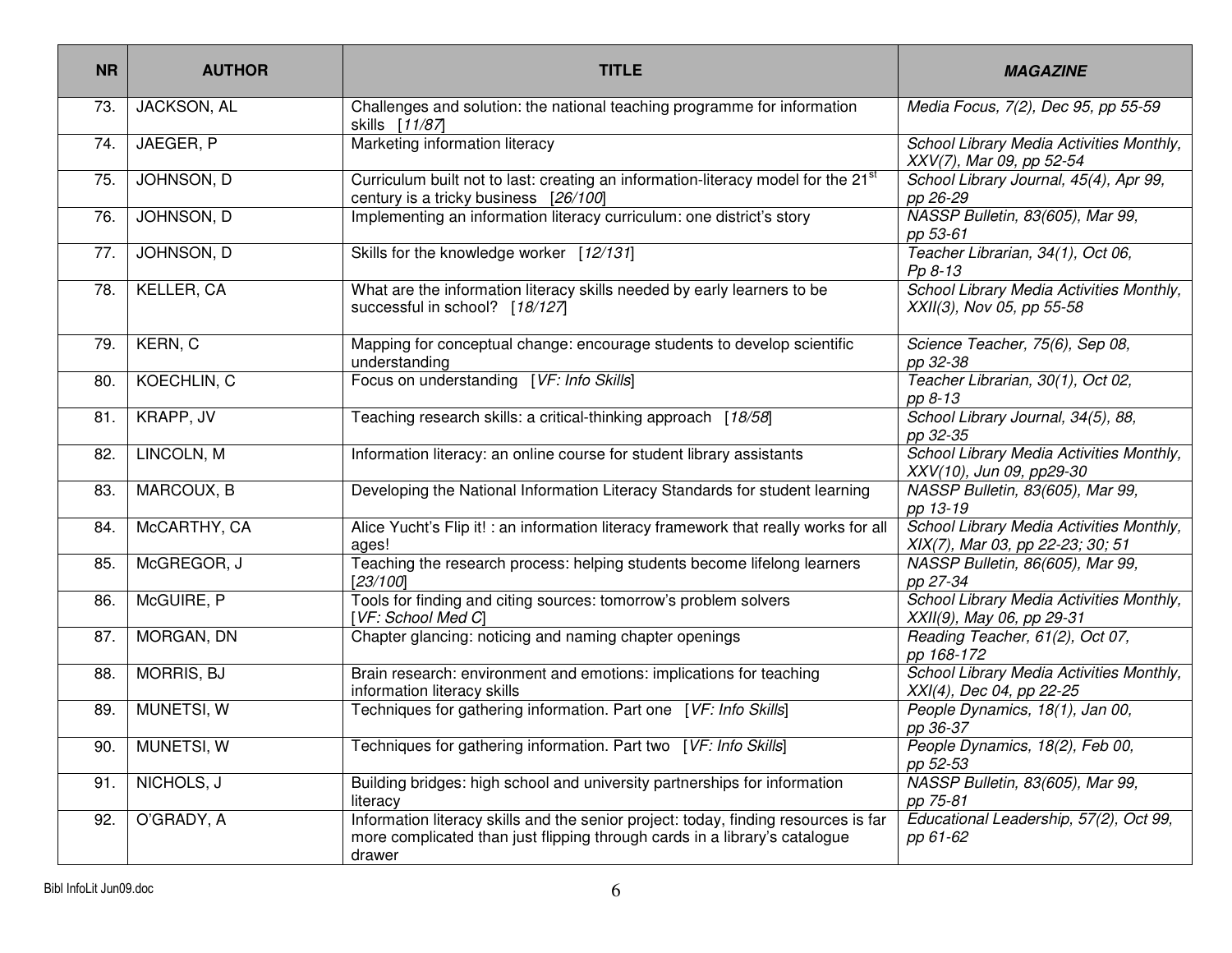| <b>NR</b> | <b>AUTHOR</b>          | <b>TITLE</b>                                                                                                                                                       | <b>MAGAZINE</b>                                                          |
|-----------|------------------------|--------------------------------------------------------------------------------------------------------------------------------------------------------------------|--------------------------------------------------------------------------|
| 93.       | OBERG, D               | Kathy Thomas Brock's Information Intermediary process model                                                                                                        | School Library Media Activities Monthly,<br>XIX(9), May 03, pp 19-21; 38 |
| 94.       | OLIVER, L              | As easy as a, b, c (dictionary use) [15/126]                                                                                                                       | Junior Education, 29(9), Sep 05,<br>pp 28-29                             |
| 95.       | OTTO, S                | Speel-speel met die woordeboek [6/114]                                                                                                                             | Klasgids, 37(3), Aug 02, pp 10-16                                        |
| 96.       | RADER, HB              | Educating students for the information age [VF: Info Lif]                                                                                                          | Reference Services Review, Summer<br>97, pp 47-52                        |
| 97.       | RAFFERTY, CD           | Literacy in the Information Age: literacy is no longer simply about learning to<br>read in a print-text format                                                     | Educational Leadership, 57(2), Oct 99,<br>pp 22-25                       |
| 98.       | ROTH. L                | Educating the Cut-and-Paste generation: vision for promoting what is fast<br>becoming student's most essential skill – information literacy [VF: Info Lif]         | Library Journal, 124(18), 1 Nov 99,<br>pp 42-44                          |
| 99.       | SCOTT, TJ              | Analyzing student search strategies: making a case for integrating information<br>literacy skills into the curriculum [19/127]                                     | Teacher Librarian, 33(1), Oct 05, pp 21-<br>25                           |
| 100.      | SHENTON, AK            | Too much information? : primary schools with policies on information literacy<br>can give their pupils a head start in filtering and using data to their advantage | Managing Schools Today, 17(6),<br>Sep/Oct 08, pp 40-43                   |
|           | 101. SMALL, G          | Beyond Marland: PGCE in practice (model for teaching information skills)<br>[24/103]                                                                               | School Librarian, 47(4), Winter 99,<br>pp 178-179                        |
|           | 102. SMITH, R          | Rekenaarmatige verwysings [VF: Info Skills]                                                                                                                        | Journal for Language Teaching, 33(2),<br>Jun 99, pp 165-173              |
|           | 103. STRIPLING, B      | Expectations for achievement and performance: assessing student<br>[information literacy] skills                                                                   | NASSP Bulletin, 83(605), Mar 99,<br>pp 44-52                             |
| 104.      | <b>THOMPSON, HM</b>    | Ideas, information, and organization: connecting information literacy and<br>writing [135/124]                                                                     | School Library Media Activities Monthly,<br>XXI(7), Mar 05, pp 48-50     |
| 105.      | TODD, RJ               | Transformational leadership and transformational learning: information literacy<br>and the World Wide Web                                                          | NASSP Bulletin, 83(605), Mar 99,<br>pp 4-12                              |
| 106.      | TRINKLE, C             | Teaching the use of informational text is information literacy<br>(Connects to author's article "Connecting wolves and informational text")                        | School Library Media Activities Monthly,<br>XXIV(3), Nov 07, pp 37-40    |
|           | <b>107.</b> TRINKLE, C | Connecting wolves and informational text<br>(Connects to author's article "Teaching the use of informational text is<br>information literacy")                     | School Library Media Activities Monthly,<br>XXIV(3), Nov 07, pp 14-15    |
| 108.      | VELTZS, L              | Pitts/Stripling model of information literacy                                                                                                                      | School Library Media Activities Monthly,<br>XIX(8), Apr 03, pp 19-20; 43 |
| 109.      | VESEY, K               | Eliminate "wobbly" research with the information resource tripod [33/125]                                                                                          | Teacher Librarian, 32(3), Feb 05,<br>pp 35-37                            |
| 110.      | ZIMMERMAN, NP          | Pappas and Tepe's pathways to knowledge model [6/115]                                                                                                              | School Library Media Activities Monthly,<br>XIX(3), Nov 02, pp 24-27     |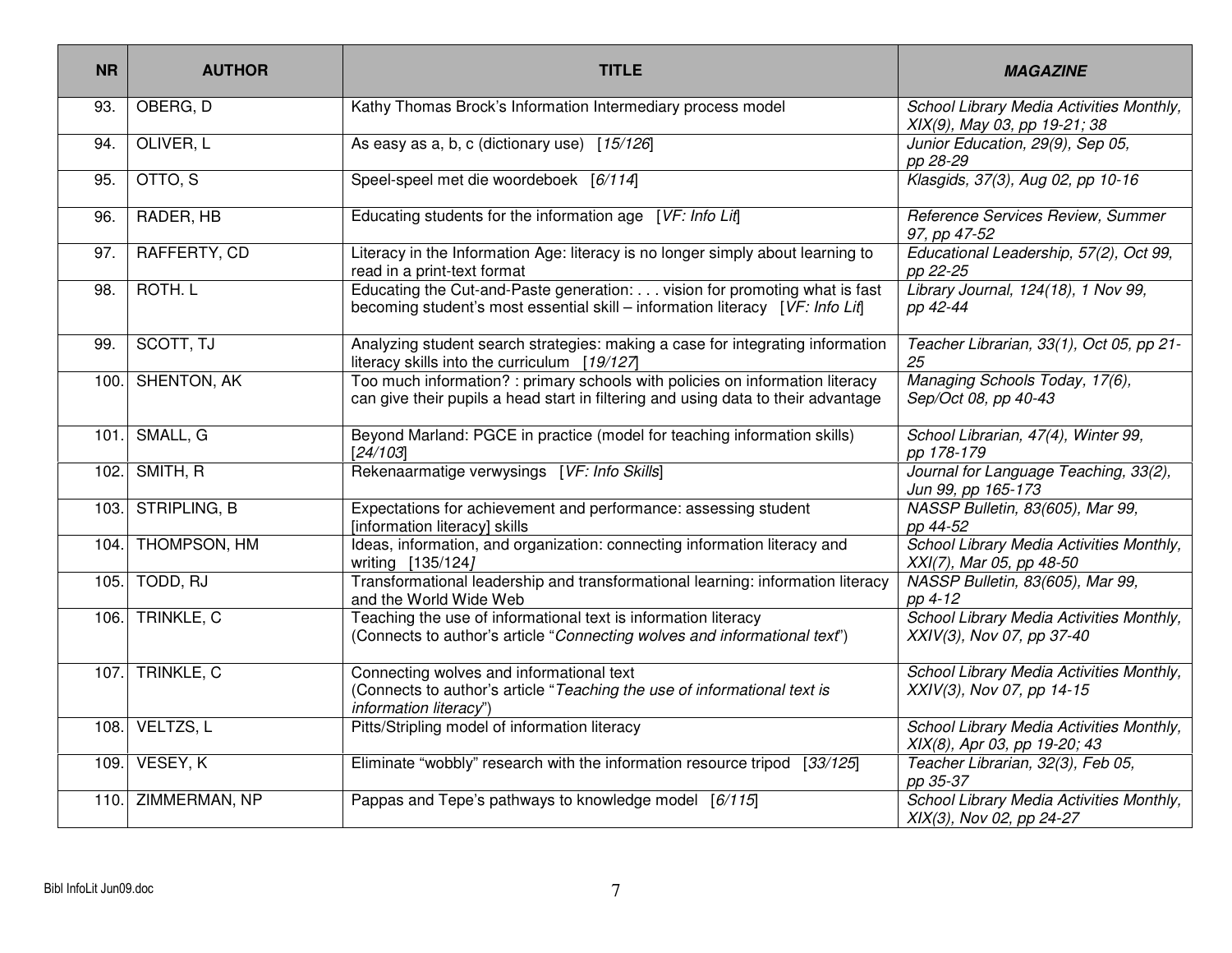#### SOME ARTICLES ON INTERNET

| <b>NR</b> | <b>AUTHOR</b>    | <b>TITLE</b>                                                                                   | <b>DATE</b> | <b>ADDRESS</b>                                                                  |
|-----------|------------------|------------------------------------------------------------------------------------------------|-------------|---------------------------------------------------------------------------------|
|           | 111. ABILOCK, D  | Information literacy: building blocks of research<br>[VF:Info Lift]                            | 2009/06/19  | http://www.noodletools.com/debbie/literacies/informat<br>io/lover/infolit1.html |
|           | 112. ANON        | Big 6 skills overview [VF: Info Skills]                                                        | 2001/09/20  | http://www.big6.com/overview.htm                                                |
|           | 113. ANON        | Information skills introduction [VF: Info Skills]                                              | 2009/06/19  | http://www.portlandschools.org/Pages/Lresults/CS/Inf<br>oSkills/Intro.html      |
|           | $114.$ ANON      | Information literacy. Module 1: understanding the world<br>of information [VF: Info Lif]       | 1999/09/15  | http://www.lasierra.edu/library/core101/module1.html                            |
| 115.      | <b>ANON</b>      | Information literacy. Module 2: developing information<br>retrieval skills [VF: Info Lit]      | 1999/09/15  | http://www.lasierra.edu/library/core101/module2.html                            |
| 116.1     | <b>ANON</b>      | Information literacy. Module 3: evaluating and using<br>information effectively [VF: Info Lif] | 1999/09/15  | http://www.lasierra.edu/library/core101/module3.html                            |
|           | <b>117. ANON</b> | Learning resources information literacy project pages:<br>rubric [VF: Info Lif]                | 2009/06/19  | http://www.broward.k12.fl.us/learnresource/project p<br>age/rubric.htm          |
|           | 118. ANON        | Nuts & bolt of the Big 6 [VF: Info Skills]                                                     | 2000/09/13  | http://www.kn.pacbell.com/wired/big6/use.html                                   |
| 119.      | <b>ANON</b>      | Seven steps of the research process [VF: Research]                                             | 2002/07/19  | http://www.library.cornell.edu/okuref/research/skill.ht<br>m                    |
| 120.      | <b>ANON</b>      | 21 <sup>st</sup> century information fluency [VF: Info Lif]                                    | 2009/06/19  | http://21cif.com/resources/difcore/index.html                                   |
| 121.      | <b>ANON</b>      | What can an information literate student do?<br>[VF: Info Lif]                                 | 2009/06/19  | http://librar.humble.k12.tx.us/inf literacy.htm                                 |
| 122.1     | EISENBERG, MB    | Big6 skills [VF: Info Skills]                                                                  | 2009/06/19  | http://www.big6.com/2002/11/18/big6%e2%84%a2-<br>handouts/                      |
| 123.      | GINORIO, AB      | Scientific method: a model for conducting scientific<br>research [VF: Research]                | 2006/06/05  | http://depts.washington.edu/rural/RURAL/design/scim<br>ethod.html               |
| 124.      | HENDRIX, CA      | Steps in the research process: a brief guide<br>[VF: Research]                                 | 2002/07/19  | http://faculty.plattsburgh.edu/carla.hendrix/lib101fall0<br>0/researchsteps.htm |